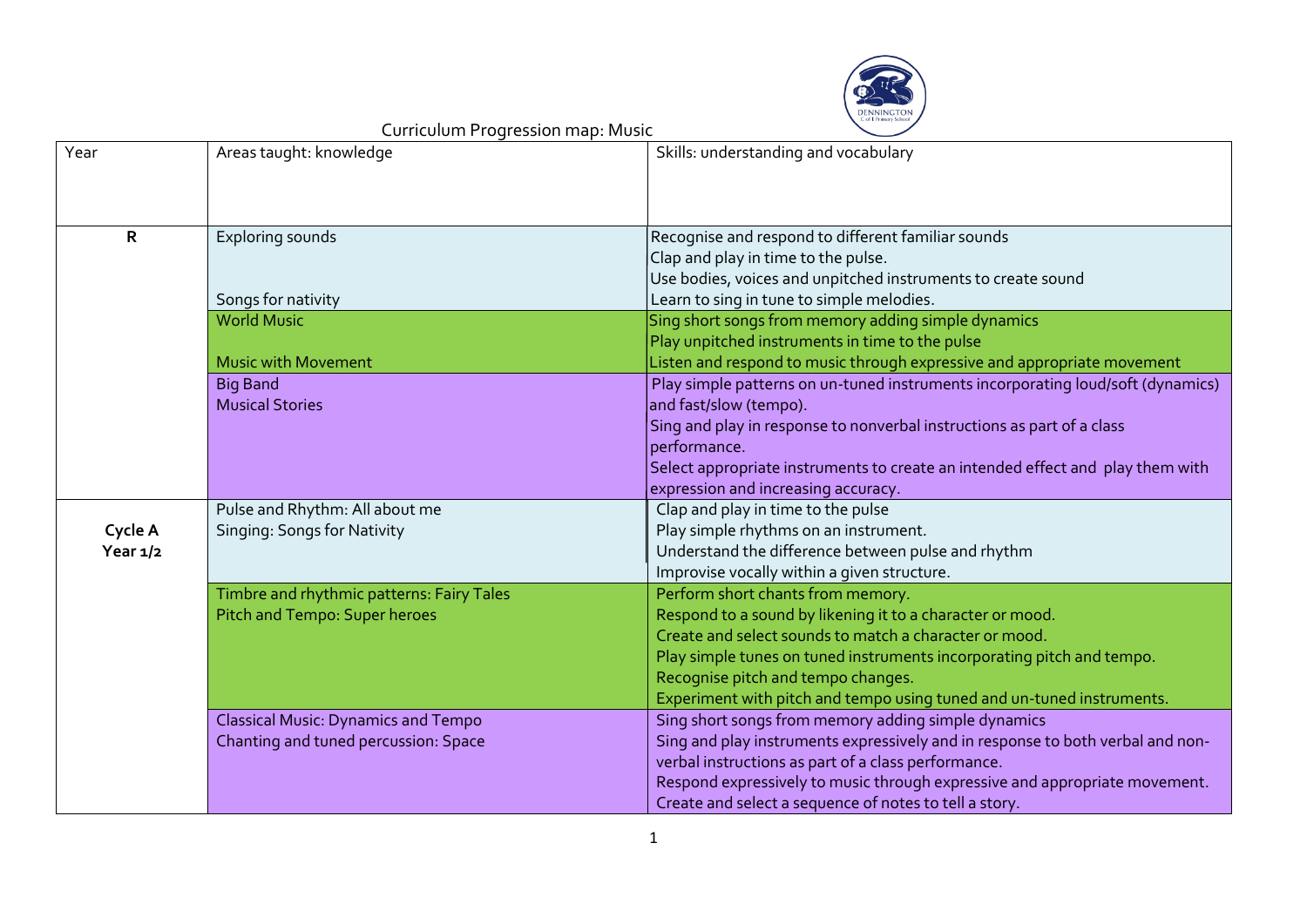

| Cycle B<br>Year $1/2$ | Singing and playing a song: Musical me<br>Singing: Songs for Nativity                                     | Sing and play un-tuned instruments in unison.<br>Play a melody from letter notation<br>Repeat a melody by ear<br>Choose appropriate dynamics and timbre for a piece of music.                                                                                                                                                                                            |
|-----------------------|-----------------------------------------------------------------------------------------------------------|--------------------------------------------------------------------------------------------------------------------------------------------------------------------------------------------------------------------------------------------------------------------------------------------------------------------------------------------------------------------------|
|                       | <b>Orchestral Instruments: Traditional Stories</b><br>Layering sound to create texture: Myths and Legends | Perform a story using vocal and instrumental sound effects.<br>Sing songs from memory with increasing confidence and accuracy.<br>Improvise vocal sound effects for a story.<br>Begin to recognise changes in timbre and structure.<br>Create a tune to describe a character.<br>Begin to layer instrumental and vocal sounds and patterns within a simple<br>structure. |
|                       | African Call and Response: Animals<br>Soundscapes: British songs and sounds                               | Play a short rhythm from simple notation.<br>Suggest improvements to their work.<br>Sing with increasing confidence and expression.<br>Use musical vocabulary to describe the music they hear.<br>Create and make improvements to a soundscape.                                                                                                                          |
| Cycle A<br>Year $3/4$ | Adapting and transposing motifs: Romans                                                                   | Singing and playing melody parts with increasing accuracy and control.<br>Create a motif-based composition.                                                                                                                                                                                                                                                              |
|                       | Syncopated rhythms: Jazz                                                                                  | Understand the meaning of syncopation in music and identify the difference<br>between regular rhythms and swung rhythms.<br>Compose and perform a swung version of a nursery rhyme.<br>Learn about different types of jazz and jazz musicians.                                                                                                                           |
|                       | Samba and carnival sounds and instruments: S America                                                      | Play syncopated rhythms with increasing accuracy, control and fluency.<br>Recognise stylistic features of samba music.<br>Compose a rhythmic break.<br>Learn about the origins of samba music.                                                                                                                                                                           |
|                       | Dance in music: Rock and Roll                                                                             | Perform a walking bass line.<br>Sing in time and tune.<br>Recognise features of rock music.                                                                                                                                                                                                                                                                              |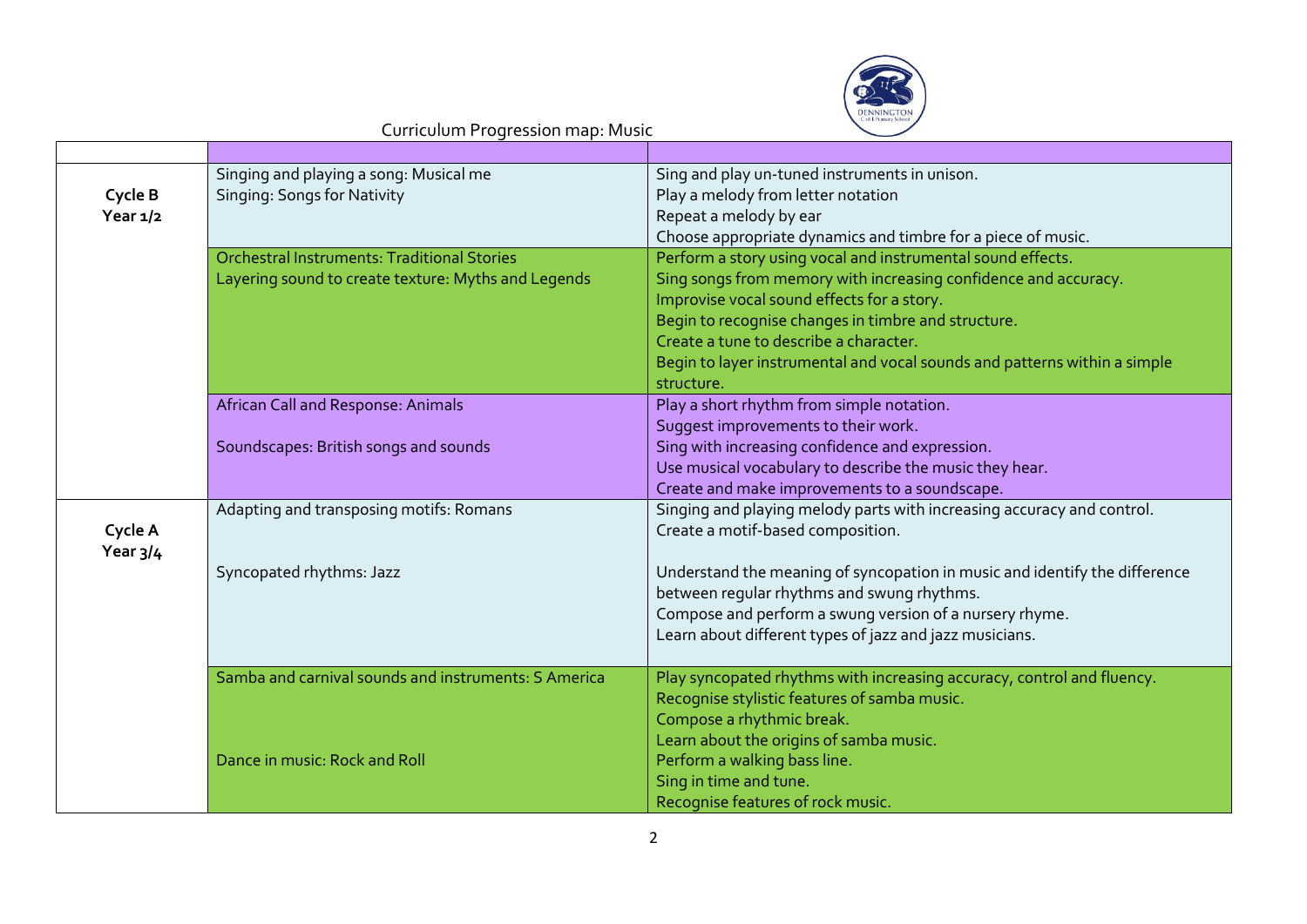

|                       |                                                                     | Identify links between other genres of music.                                                                                                                                                                                                                  |
|-----------------------|---------------------------------------------------------------------|----------------------------------------------------------------------------------------------------------------------------------------------------------------------------------------------------------------------------------------------------------------|
|                       | Recorders beginner's course<br>Songs for play                       | Begin to recognise and play simple melodies written as notes on a musical stave<br>in the treble clef.                                                                                                                                                         |
| Cycle B               | Glockenspiel beginners' course                                      | Learn to play notes C, D, E and F and to recognise them as notes written on the<br>musical stave.                                                                                                                                                              |
| Year $3/4$            | Developing singing techniques and keeping in time: Vikings          | Improvise and compose using a maximum of 4 notes.<br>Sing songs with increasing accuracy and control, developing vocal technique.<br>Use musical vocabulary to discuss features of battle songs.<br>Compose a battle song with voices and un-tuned percussion. |
|                       | Pentatonic melodies and composition: Chinese New Year               | Play a pentatonic melody from letter notation.<br>Maintain a part in a group performance.<br>Use musical vocabulary to discuss the features of Chinese music.<br>Compose and combine three pentatonic melodies with un-tuned percussion to                     |
|                       | Stories through music: Ballads                                      | create a group composition.<br>Perform a ballad as a class.<br>Recognise the features of a ballad.<br>Compose lyrics for a ballad.                                                                                                                             |
|                       | <b>Blues</b><br>Songs for play                                      | Recognise and perform the 12 bar blues scale on a tuned percussion instrument.<br>Improvise a blues performance.<br>Sing a blues style song.                                                                                                                   |
| Cycle A<br>Year $5/6$ | Recorder intermediate course                                        | Recap and build on notes learnt in the beginner recorder course.<br>Learn to read and play chromatic notes, and play more challenging melodies<br>with more complex rhythms.                                                                                   |
|                       | African Drumming: Djembe                                            | Play djembe correctly using alternate hands.<br>Read and play increasingly complex rhythms.<br>Maintain a repeating pattern as part of a wider performance.                                                                                                    |
|                       | Fingal's Cave by Mendelssohn: Inter-related dimensions of<br>music. | Follow non-verbal signals whilst performing.<br>Improvise to create wave sounds featuring changes in dynamics, texture and<br>pitch.<br>Appraisal of a composer.                                                                                               |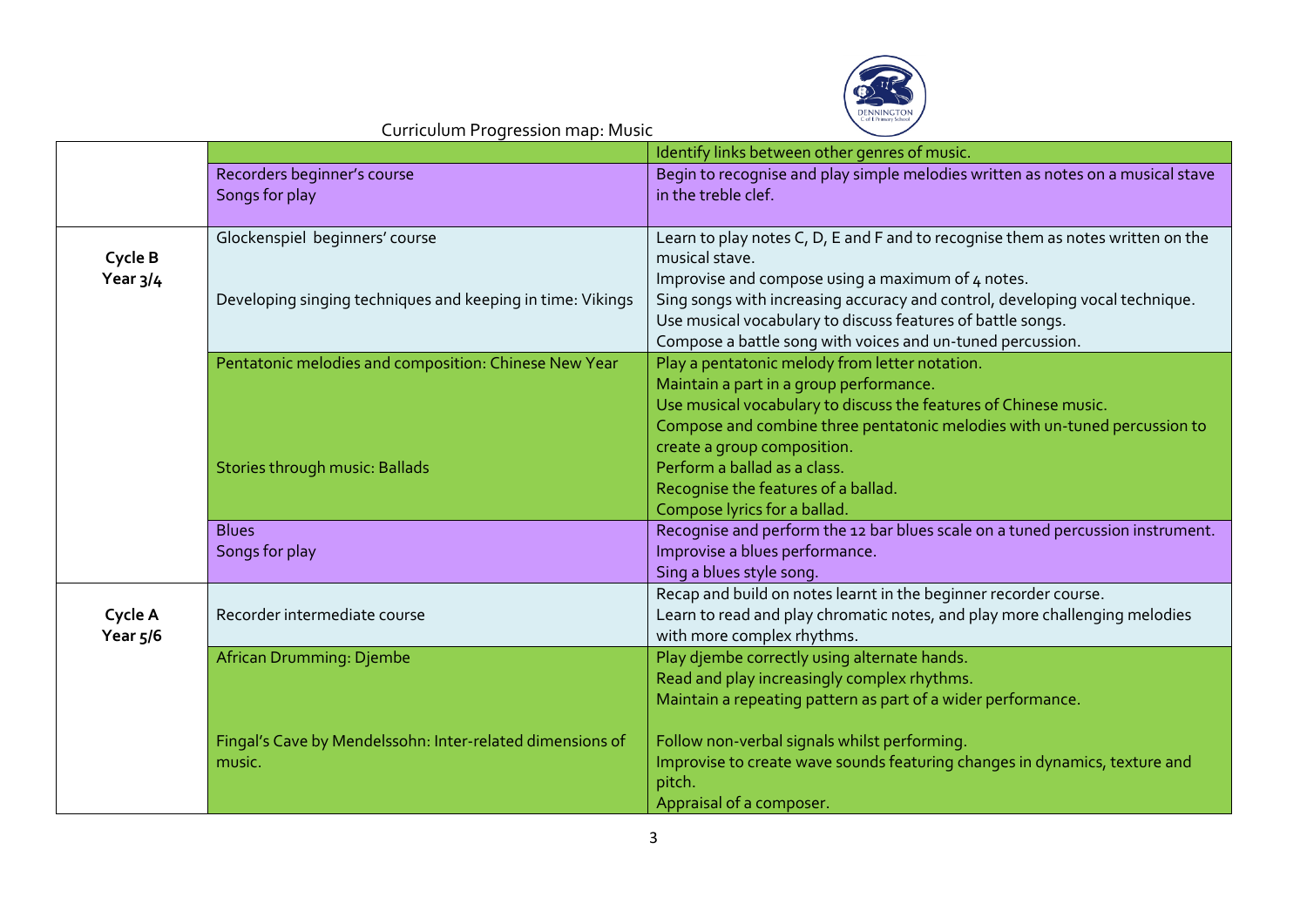

|                       |                                                                                            | Create a wave composition using dynamics, pitch and texture.                                                                                                                                                                                                                                  |
|-----------------------|--------------------------------------------------------------------------------------------|-----------------------------------------------------------------------------------------------------------------------------------------------------------------------------------------------------------------------------------------------------------------------------------------------|
|                       | Instruments of the Orchestra: Young person's Guide to the<br>Orchestra by Benjamin Britten | Listen and appraise Britten's Young Person's Guide to the orchestra.<br>Identify and begin to recognise the different families within the orchestra.<br>Appraise Four Sea Interludes. Use vocabulary to express the feelings evoked.<br>Create a piece of art work in response to the music.  |
|                       | Songs for the play                                                                         | Perform a song from Friday Afternoons.                                                                                                                                                                                                                                                        |
| Cycle B<br>Year $5/6$ | Songs of World War 2                                                                       | Sing in unison and in parts, with expression, dynamics and with increasing<br>accuracy in pitch using the sol-fa scale.<br>Notate a melody using pitches.<br>Recognise and understand stylistic features of WW2 songs                                                                         |
|                       | Advanced Rhythms                                                                           | Perform a rhythmic canon.<br>Perform a composition by following own notation.<br>Compose a simple rhythm using notation.                                                                                                                                                                      |
|                       | Glockenspiel intermediate course                                                           | Extend playing skills developed in the LKS2 glockenspiel course.<br>Play a melody from a notated score with increasingly complex rhythm patterns.<br>Compose and perform a short piece of music.                                                                                              |
|                       | Inter-related dimensions of music: Rivers                                                  | Sing in two parts with expression and dynamics.<br>Perform a vocal ostinato as part of a layered ensemble.<br>Use musical vocabulary to describe the detailed features of a piece of music.<br>Suggest improvements to their own and others' work.<br>Compose a rhythmic ostinato.            |
|                       | <b>Musical Theatre</b>                                                                     | Participate in a group performance to tell a story.<br>Perform a vocal ostinato as part of a layered ensemble.<br>Identify features of songs from musical theatre.<br>Compose an original piece to tell a story.<br>Understand the way in which musical theatre has changed over the decades. |
|                       | Songs for play                                                                             |                                                                                                                                                                                                                                                                                               |